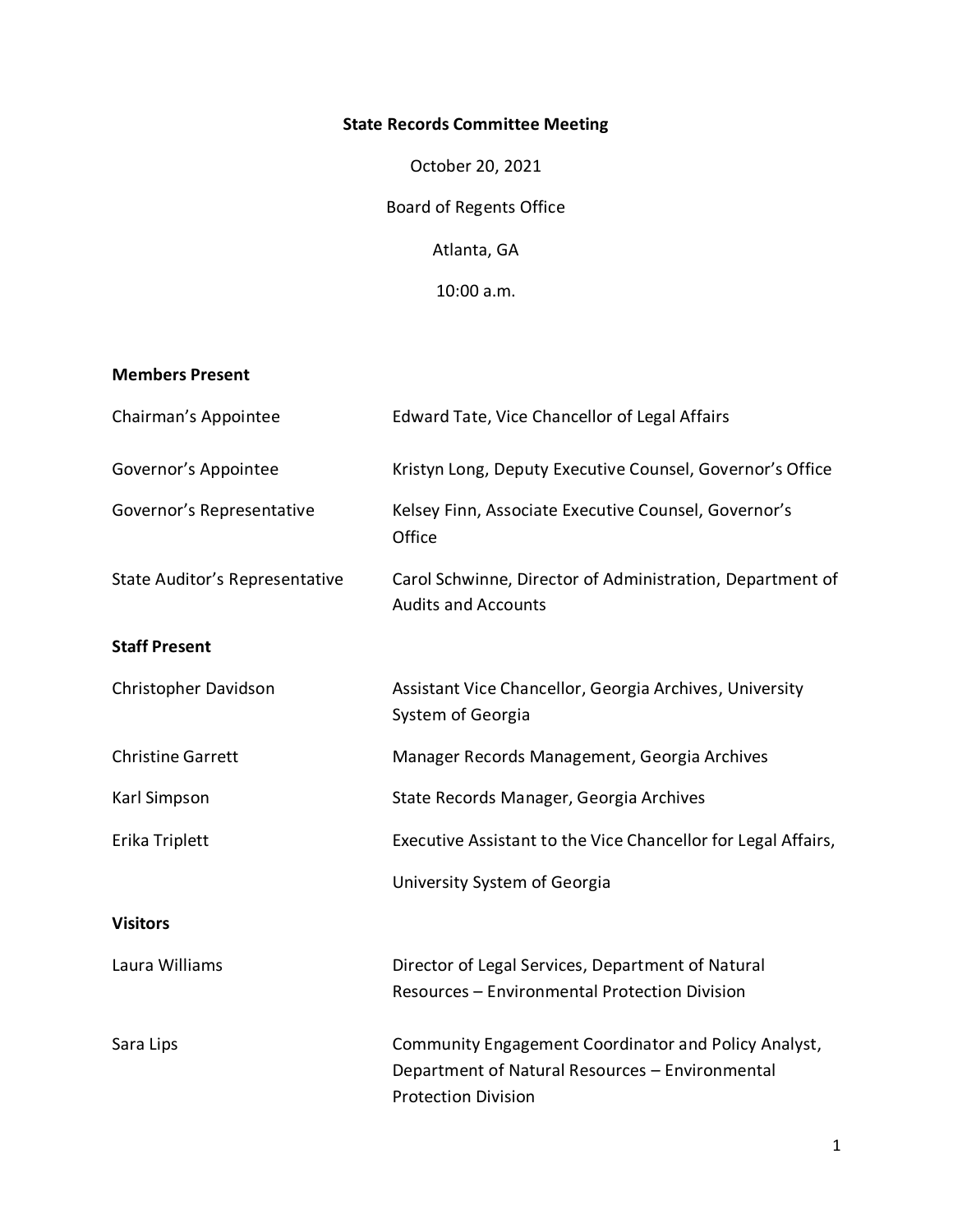| Brian Annino  | General Counsel, Georgia Student Finance Commission |
|---------------|-----------------------------------------------------|
| Tammy Martiny | VOC Combustion Unit Manager, Department of Natural  |
|               | Resources - Environmental Protection Division       |

### **Roll Call**

The meeting was called to order at 10:00 a.m. by Mr. Tate. A quorum was present.

### **Approval of Minutes of the April 27, 2021 Meeting**

Ms. Schwinne moved that the minutes be accepted, Ms. Finn seconded. The minutes were approved as submitted.

### **Georgia Department of Revenue**

Mr. Simpson reviewed the proposed changes to the record retention schedules for the Georgia Department of Revenue.

Ms. Finn moved that the schedules be approved, Ms. Schwinne seconded. The schedules were approved as submitted.

### **Georgia Department of Audits and Accounts**

Mr. Simpson reviewed the proposed changes to the record retention schedules for the Georgia Department of Transportation.

Ms. Finn moved that the schedules be approved, Ms. Long seconded. The schedules were approved as submitted.

### **Georgia Department of Natural Resources – Environmental Protection Division**

Mr. Simpson reviewed the proposed changes to the record retention schedules for the Georgia Department of Banking and Finance.

Ms. Schwinne moved that the schedules be approved, Ms. Finn seconded. The schedules were approved as submitted.

#### **Georgia Department of Student Finance Commission**